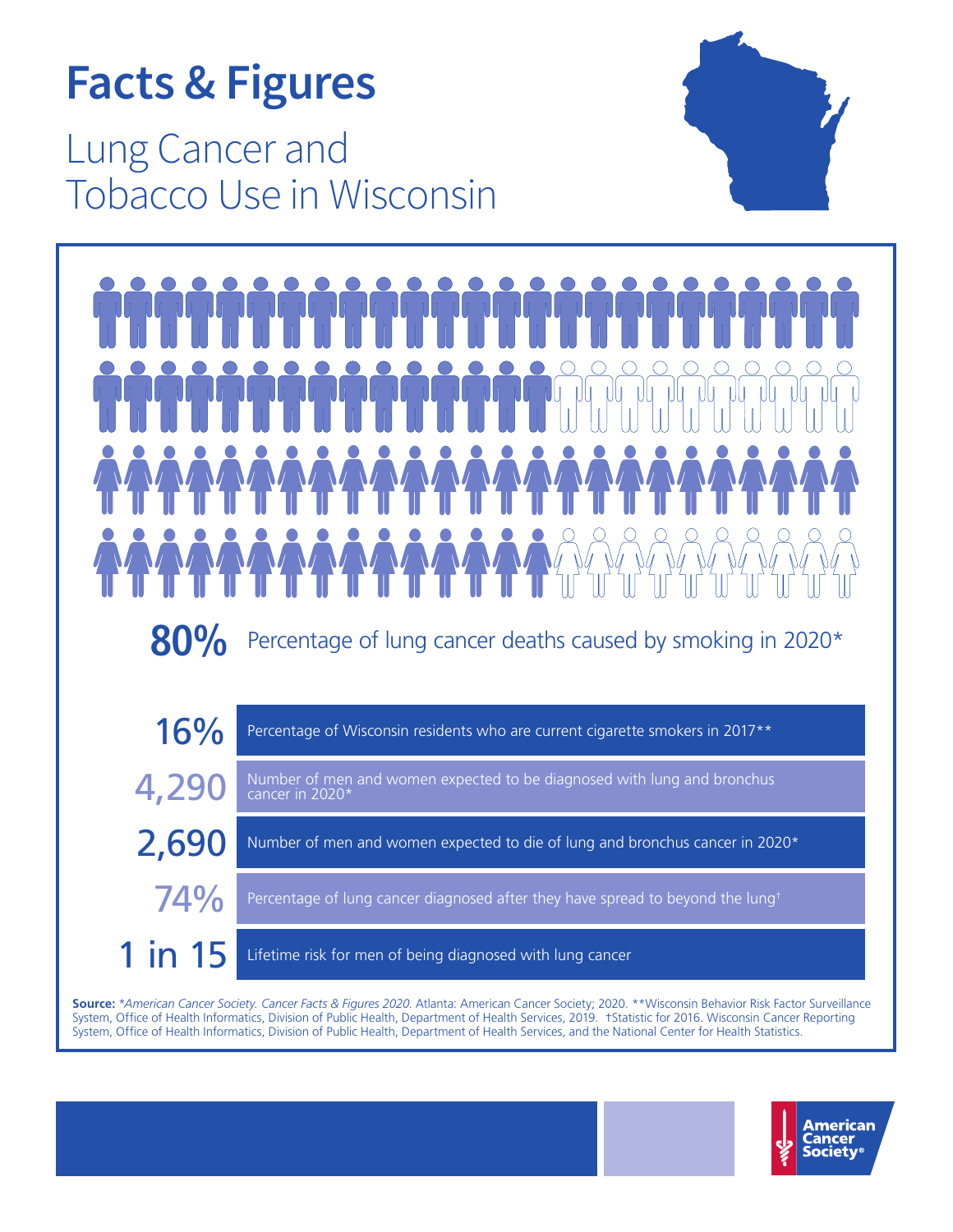# **Lung and Bronchus Cancer in Wisconsin**

#### **Overview**

Lung cancer is the leading cause of cancer death for both men and women. Cigarette smoking causes the majority of lung cancer deaths in Wisconsin. Stopping the use of tobacco could eliminate most lung cancer. Quitting smoking reduces an individual's risk significantly, although former smokers remain at greater risk than those who never smoked.

## **Cancer Burden**

More people die from lung cancer than from breast, prostate, and colorectal cancers combined. In Wisconsin, lung cancer killed an average of 2,896 residents per year during the five-year period 2012-2016, and an average of 4,190 new cases of lung cancer were diagnosed each year.

Both gender and race are factors in lung cancer incidence and mortality rates. Lung cancer incidence and mortality rates are significantly higher among Wisconsin males than females. The age-adjusted lung cancer incidence rate for 2012-2016 was 59.8 in the state. Among men, the rate was 67.7 per 100,000, and among women, 53.9 per 100,000. The mortality rate was 41.3 per 100,000, with the rate for males of 49.9 and for females, 34.9.



Rates are per 100,000 and age-adjusted to the 2000 US standard population. **Source:** Wisconsin Cancer Reporting System, Office of Health Informatics, Department of Health Services, and the National Center for Health Statistics.

While men have traditionally experienced higher lung cancer rates, the difference has decreased in recent years. In Wisconsin, between 1995 and 2016, the incidence rate for lung cancer among women increased by 14%, compared to a 23% decrease among men (Figure 1). The 2016 male mortality rate decreased by 28% since 1995, but the female mortality rate increased by 9%. Wisconsin males had an average of 1,570 deaths from lung cancer each year, compared to an average of 1,325 deaths for Wisconsin females during 2012-2016.

American Indians/Alaska Natives and blacks in Wisconsin are more likely than other races to be diagnosed with lung cancer and die from the disease. The state's mortality rate for lung cancer for American Indians/Alaska Natives for 2012-2016 was 64.9 per 100,000, and for blacks, 65.1 per 100,000. The rate for whites was 40.4, and Asians/Pacific Islanders had a mortality rate of 25.1 per 100,000 (Figure 2).

#### **Risk Factors**

Cigarette smoking is the most important risk factor for lung cancer. Cigar and pipe smoking also increase risk.

Exposure to radon gas released by soil and building materials is estimated to be the second-leading cause of lung cancer in the US.



Rates are per 100,000 and age-adjusted to the 2000 US standard population. **Source:** Wisconsin Cancer Reporting System, Office of Health Informatics, Department of Health Services, and the National Center for Health Statistics.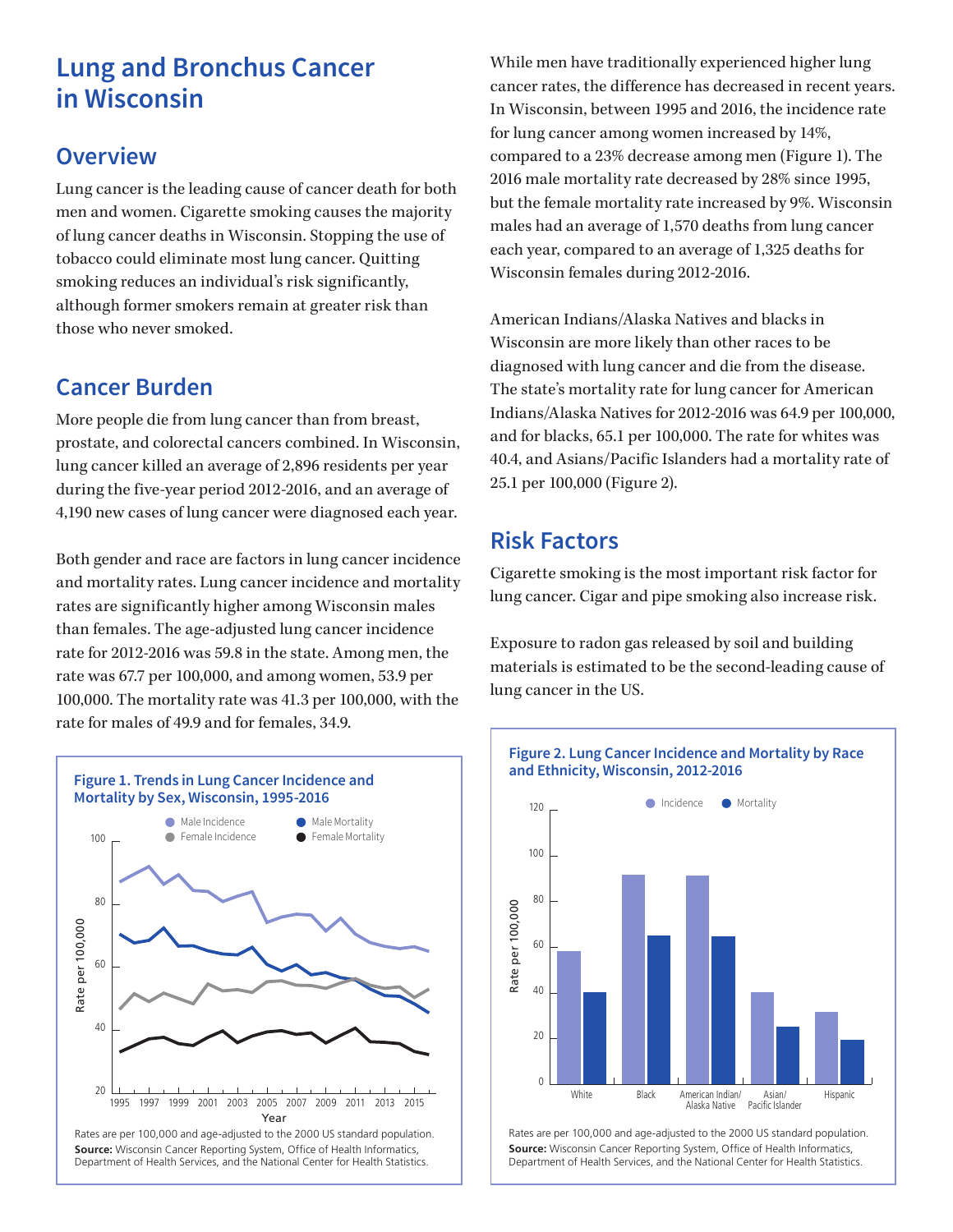Other risk factors include environmental or occupational exposure to secondhand tobacco smoke, asbestos (particularly among smokers), certain metals (chromium, cadmium, and arsenic), some organic chemicals, radiation, air pollution, and diesel exhaust.

### **Risk Reduction**

The best way to reduce the risk of lung cancer is to not smoke. Risk increases with both quantity and duration of smoking.

### **Screening/Early Detection**

Screening with low-dose spiral computed tomography (LDCT) has been shown to reduce lung cancer mortality by 20%, compared to standard chest x-ray among current or former (quit within the past 15 years) heavy smokers. The American Cancer Society guidelines for the early detection of lung cancer recommend annual screening for lung cancer with LDCT in adults 55 to 74 years of age who are current or former heavy smokers and in relatively good health. These individuals should receive evidence-based smoking-cessation counseling and should undergo a process of informed/shared decision making that includes a description of the potential benefits, limitations, and harms associated with lung cancer screening.

Smoking-cessation counseling remains a high priority for clinical attention in discussions with current smokers, who should be informed of their continuing risk of lung cancer. Screening should not be viewed as an alternative to smoking cessation.

### **Stage at Diagnosis**

Lung cancer in the state is most often diagnosed at an advanced stage, or distant stage (51.4% of new cases, 2012-2016), which negatively impacts the length of survival. The five-year probability of survival is highest if lung cancer is diagnosed early, with a 56% five-year survival rate for lung cancers diagnosed at the localized stage. However, only 21.8% of lung cancers in Wisconsin were diagnosed at this early stage during the recent five-year period. Typically, lung cancer has a lower survival rate compared to other major cancers; the five-year survival rate for lung cancer is 19%, but the rate is much higher for female breast cancer (90%), prostate cancer (98%), and colorectal cancer (65%).

# **Tobacco Use**

#### **Tobacco**

Smoking remains the world's most preventable cause of death. The devastating effects of tobacco use in the health and welfare of society are now widely recognized.

The best way to avoid lung cancer is to not start using tobacco or to quit if you do use it. Cigarette smoking also increases the risk of cancers of the oral cavity and pharynx, larynx, esophagus, pancreas, uterine cervix, kidney, bladder, stomach, colorectum, and liver, as well as acute myeloid leukemia.

Cigar smoking increases the risk of cancers of the lung, oral cavity, larynx, esophagus, and probably pancreas.

Smokeless tobacco products include moist snuff, chewing tobacco, snus, and dissolvable nicotine products, such as strips, orbs, and sticks. These products cause oral, esophageal, and pancreatic cancers; and precancerous lesions of the mouth.

### **Trends in Tobacco Use**

The prevalence of smoking in Wisconsin has declined since 2000, but 16% of adults ages 18 and older report current (2017) cigarette smoking. Figure 3 depicts tobacco use by sex in the state in 2001-2017. The prevalence of smoking in 2011 was 19.1% for females and 22.7% for males,



Current cigarette smoking: persons who reported smoking every day or some days.

**Source:** Wisconsin Behavior Risk Factor Surveillance System, 2001-2017, Office of Health Informatics, Division of Public Health, Department of Health Services, 2019.